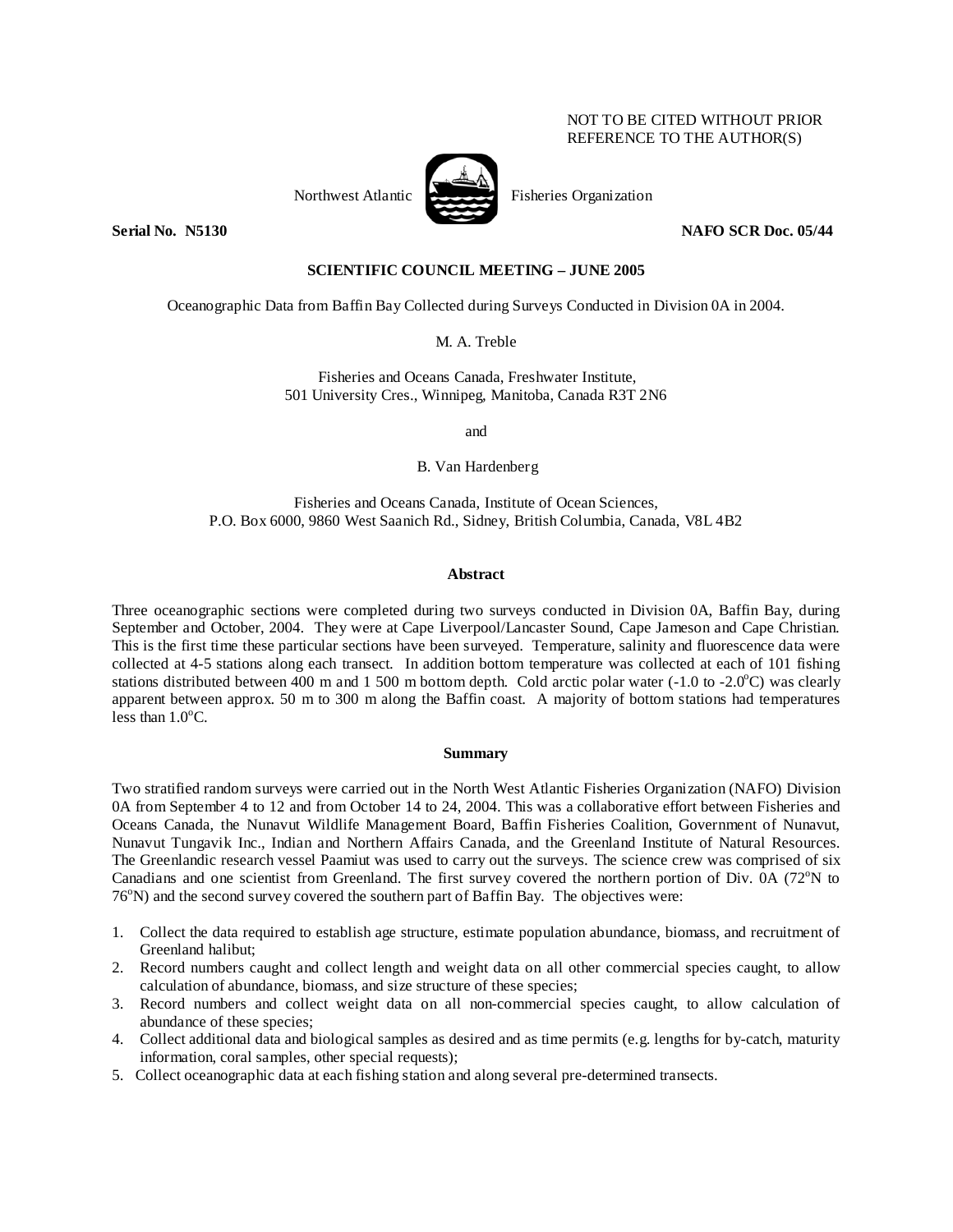A Seabird 19© conductivity, temperature and depth instrument equipped with a fluormeter was deployed at 4-5 stations along three transects in Baffin Bay, two during the September trip and one during the October trip. Readings were taken to the bottom or within the top approx. 600 m of the water column. Information on date, location and depth of each cast is given in Table 1.

A Seamon© temperature sensor (sensitive to within  $\pm 0.1^{\circ}$ C) was mounted on one of the trawl doors and provided bottom temperature data for most sets. In the few cases where there was no data from the trawl door sensor temperature data from the trawl eye sensor was used. The distribution of bottom temperature data is given in Fig. 1. Note that the majority of stations had bottom temperatures of less than 1.0°C. A summary of the mean and standard deviation by depth is provided in Table 2 along with data collected on previous surveys.

Data output from Ocean Data View© for three oceanographic transects at Cape Liverpool/Lancaster Sound, Cape Jameson and Cape Christian are shown in Fig. 2, 3 and 4, respectively.

# **References**

TREBLE, M. A. 2002. Analysis of data from the 2001 trawl survey in NAFO Subarea 0. NAFO SCR Doc. 02/46.

TREBLE, M. A., and O. A. JORGENSEN. 2002. Summary of results for Greenland halibut from trawl surveys conducted in NAFO Subareas  $0$  and  $1$  from  $61^{\circ}$ N to  $74^{\circ}$ N in 2001. NAFO SCR Doc. 02/60.

| <b>Section</b>                    | Deg. N | Min. N | Deg. W | Min. W | Date    | Cast<br>Depth<br>$\left($ approx. m $\right)$ | <b>Water Depth</b><br>$\left( \text{approx. m} \right)$ |
|-----------------------------------|--------|--------|--------|--------|---------|-----------------------------------------------|---------------------------------------------------------|
| Cape Jameson                      | 72     | 58.4   | 71     | 31.2   | Sept. 5 | 650                                           | 1000-1250                                               |
| Cape Jameson                      | 73     | 5.9    | 70     | 52     | Sept. 5 | 612                                           | 1300                                                    |
| Cape Jameson                      | 72     | 41.5   | 72     | 53.3   | Sept. 5 | 609                                           | 800                                                     |
| Cape Jameson                      | 72     | 32.6   | 73     | 44.7   | Sept. 5 | 410                                           | 400-500                                                 |
| Cape Liverpool/Lancaster          |        |        |        |        |         |                                               |                                                         |
| Sound                             | 73     | 39.1   | 77     | 24.4   | Sept. 7 | 806                                           | 1116                                                    |
| Cape Liverpool/Lancaster          |        |        |        |        |         |                                               |                                                         |
| Sound                             | 73     | 53.5   | 77     | 34.7   | Sept. 7 | 618                                           | 913                                                     |
| Cape Liverpool/Lancaster<br>Sound | 74     | 6.4    | 77     | 29.2   |         | 615                                           | 850                                                     |
| Cape Liverpool/Lancaster          |        |        |        |        | Sept. 7 |                                               |                                                         |
| Sound                             | 74     | 21.5   | 77     | 20.6   | Sept. 7 | 600                                           | 97                                                      |
| Cape Liverpool/Lancaster          |        |        |        |        |         |                                               |                                                         |
| Sound                             | 74     | 39.9   | 77     | 20.8   | Sept. 8 | 353                                           | 378                                                     |
| Cape Christian                    | 71     | 6.5    | 66     | 53.4   | Oct. 15 | 600                                           | 1551                                                    |
| Cape Christian                    | 71     | 3      | 67     | 3.7    | Oct. 15 | 603                                           | 1276                                                    |
| Cape Christian                    | 71     | 0.6    | 67     | 13.7   | Oct. 15 | 601                                           | 1024                                                    |
| Cape Christian                    | 70     | 57.1   | 67     | 26.2   | Oct. 15 | 570                                           | 581                                                     |
| Cape Christian                    | 70     | 54.1   | 67     | 35.6   | Oct. 15 | 340                                           | 353                                                     |

 Table 1. Oceanographic stations along three transects in Baffin Bay, sampled during a fisheries survey conducted in 2004.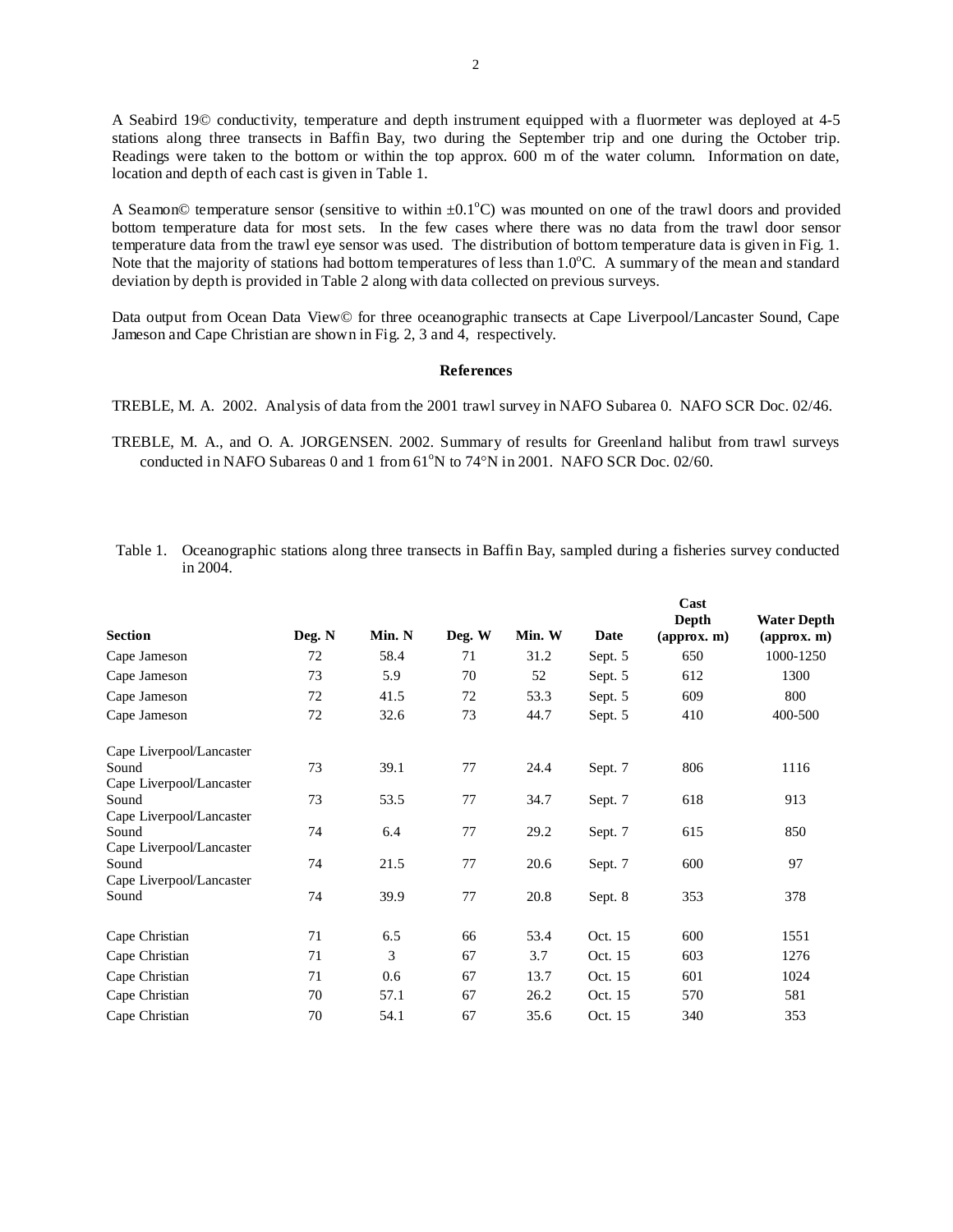| <b>NAFO</b>   | Depth Stratum (m) |           |           |           |           |           |  |  |  |  |  |
|---------------|-------------------|-----------|-----------|-----------|-----------|-----------|--|--|--|--|--|
| Division 0A   | 301-400           | 401-500   | 501-750   | 751-1000  | 1001-1250 | 1251-1500 |  |  |  |  |  |
| South- $1999$ |                   | 1.6(0.50) | 1.4(0.16) | 1.0(0.03) | 0.6(0.05) | 0.1(0.04) |  |  |  |  |  |
| 2001          |                   | 0.7(0.10) | 1.5(0.22) | 0.9(0.07) | 0.7(0.05) | 0.2(0.05) |  |  |  |  |  |
| 2004          |                   | 1.3(0.21) | .5(0.25)  | 1.0(0.05) | 0.6(0.05) | 0.1(0.04) |  |  |  |  |  |
| North-2004    | 0.3               |           | 0.9(0.04) | 0.6(0.04) | 0.2(0.04) | 0.1(0.06) |  |  |  |  |  |

Table 2. Mean temperature and S.E. in () by depth stratum for NAFO Division 0A, 2004.



Fig. 1. Distribution of bottom temperatures (degrees Celsius) in Baffin Bay (Div. 0A) during fall surveys, 2004.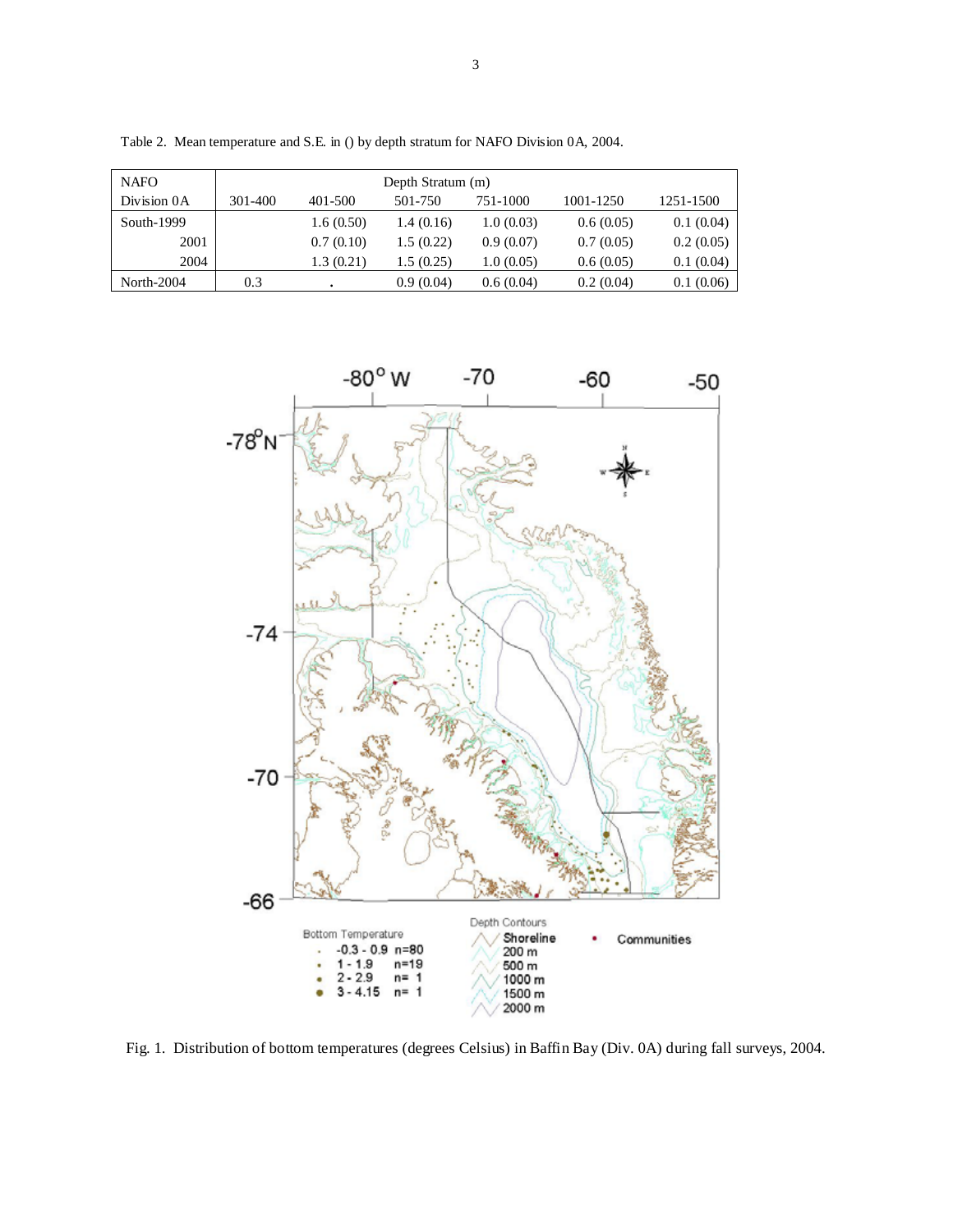

Fig. 2. Oceanographic data, temperature, salinity and fluorescence for the Cape Liverpool, Lancaster Sound transect sampled during September 7-8, 2004.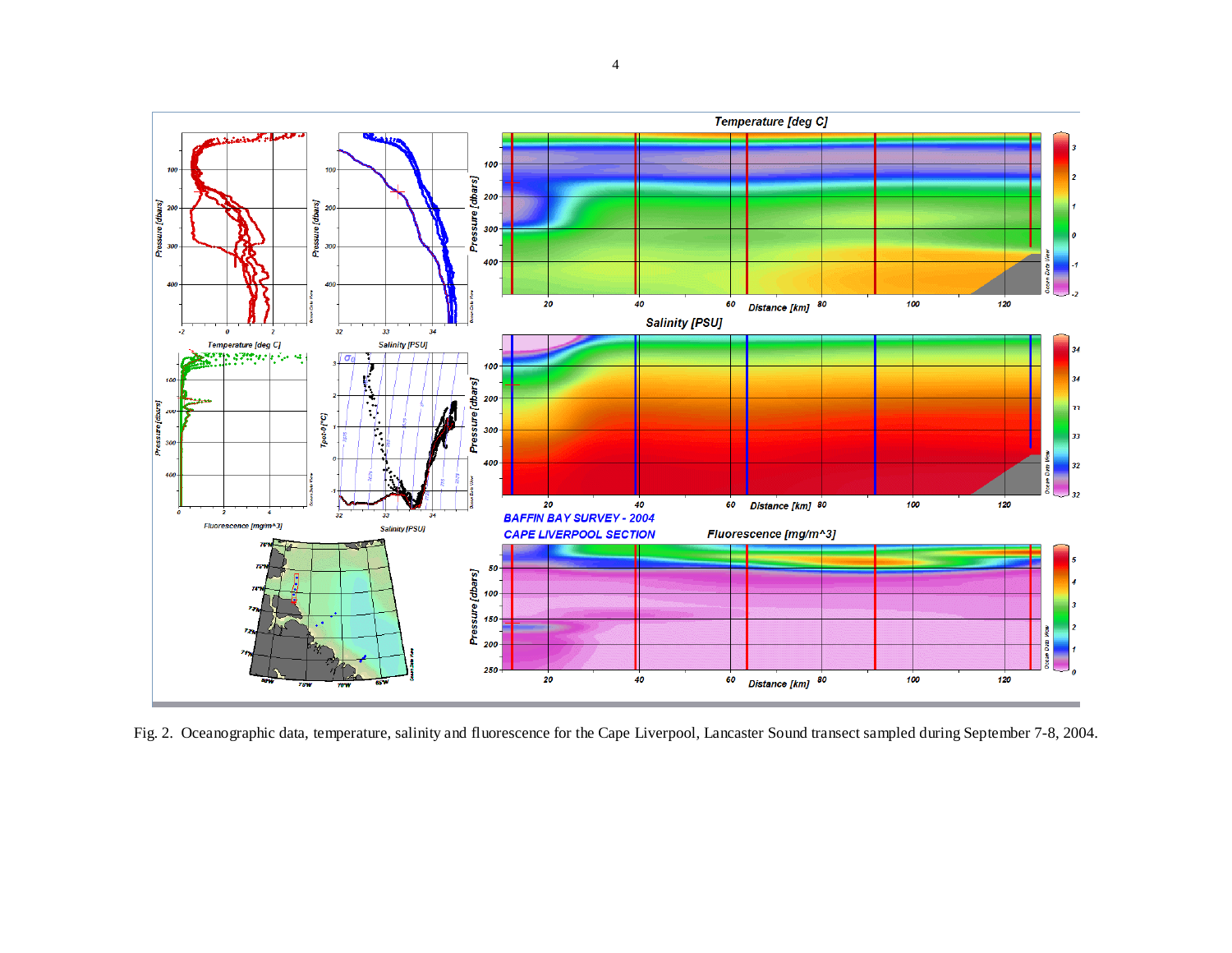

Fig. 3. Oceanographic data, temperature, salinity and fluorescence for the Cape Jameson transect, sampled September 5, 2004.